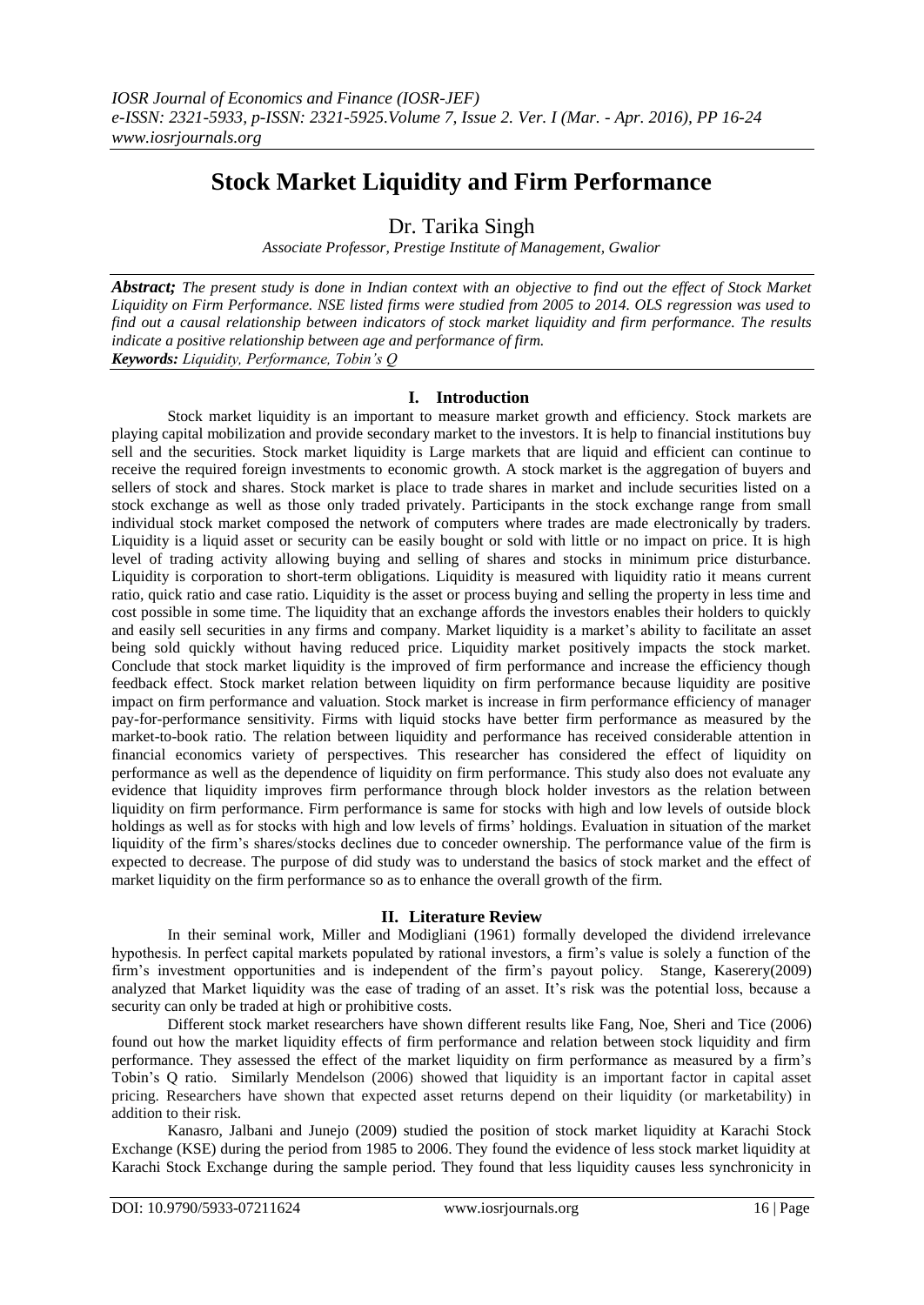prices attracting less inventors and results is low size of market. They measured of liquidity in a stock exchange and results therefore were mostly on ratios concerning with GDP and Aggregate Market Capitalization as the denominators on the value of total share traded. DALV and BAGH (2003) analyzed that the relationship between performance and liquidity of shares listed on the Tehran Stock Exchange investigated. The results of investigation showed that between the liquidity and performance scales a strong correlation was observed. After a test confirmed the hypothesis was found, there was a significant relationship between firm performance and liquidity.. Cheung, Chung and Fung (2013) investigated the impacts of a firm's stock liquidity on corporate governance and firm performance. Using a sample of REITs in US from 1992 to 2008, they found that stock illiquidity, has a significant negative impact on future firm performance.

Arabsalehi and Beedel (2014) examined the impact of stock market liquidity on companies' economic Performance The statistical population included all firms in Tehran Stock Exchange (TSE) from which 97 firms were sampled on a ten year period from 2003 to 2012. They found that stock liquidity has a significant positive impact on two criteria of firm performance, EVA and Tobin's Q while we find no evidence that liquidity has any significant impact on ROA.

Further other factors related to firm's liquidity were studied by Dass, Nanda, Xiaoy, (2011) found that innovative firms have higher liquidity and take a variety of actions that help to keep their stock more liquid . Uno and Kamiyama ( 2010 ) analyzed that A firm's ownership structure influenced both its liquidity and value. They found that the latent investment horizon explains differences in liquidity and firm value among firms listed on the Tokyo Stock Exchange. Empirical results indicate that the longer the investment horizon, the lower the firm's liquidity and value .

Blum, Keim and Amihud (2002 & 2008) showed that institutional participation in the U.S. stock market had played an ever increasing role in explaining cross-sectional variation in stock market illiquidity. They showed that institutional participation in equities markets had played an increasingly important role in explaining cross-sectional variability in illiquidity. Banerjee, Gatchev, Spindt (2005) found evidence that sensitivity of firm value to innovations in aggregate liquidity declines after dividend initiations. Indeed, Baker and Wurgler (2004a, 2004b) present significant evidence that the payout policy of the firm is related to the liquidity of its common stock. Krishna & Bansal (2005) ; Prasanna & Bansal (2014) analyzed that the Indian and the empirical results indicated that Foreign Institutional Trading significantly influences market liquidity in a negative direction.

# **Objetives of the Study**

- To find out market to book value ratio for the firms under study.
- To calculate Tobin's Q ratio for the firms under study.
- To find out the market returns for the firms under study.
- To find out the different constructs of liquidity for the firms under study.
- To find out the relationship between liquidity and firm performance

# **III. Research Methodology**

The study was empirical on nature and secondary data was use to complete it All the companies listed on any of the stock in India will form the population . All the companies listed on NSE was act as sample frame. Individual company listed on nifty was the sample elements.35 companies listed continuously on NIFTY for the study time period was form the sample size.(study time period of 2005 to 2014). Non probability judgmental sampling was used. Secondary resources was use for collecting the data on the variable study (like NSE india.com, moneycontrol.com)

# **Tools Used For Data Collection**

1.Access returns were using the formula= (Today Returns–Previous Returns)\* 100

- Previous Returns
- 2. Market to book value= market-to-book ratio =  $(Vd + Ve)/(Assets)$ 
	- $\triangleright$  Market-to-book ratio (alternate calculation) = (Vd + Ve)/(Assets) = [(Vd + Ve)/Op. Income]  $\times$ [Op. Income /Assets] =  $[Ve/Op$  Income]  $\times$   $[(Ve+Vd)/Ve] \times [Op$ . Income/Assets] = (Price to Op. Income Ratio)  $\times$ (Leverage Ratio)  $\times$  (Operating Income to Assets).

```
3 Tobin's Q
```
Tobin's Q= Market To Book Value +Book Value Assets- Common Equity Differ Tax

#### Book Value Assets

4. OLS regression was used to find out relationship between firms performance and liquidity.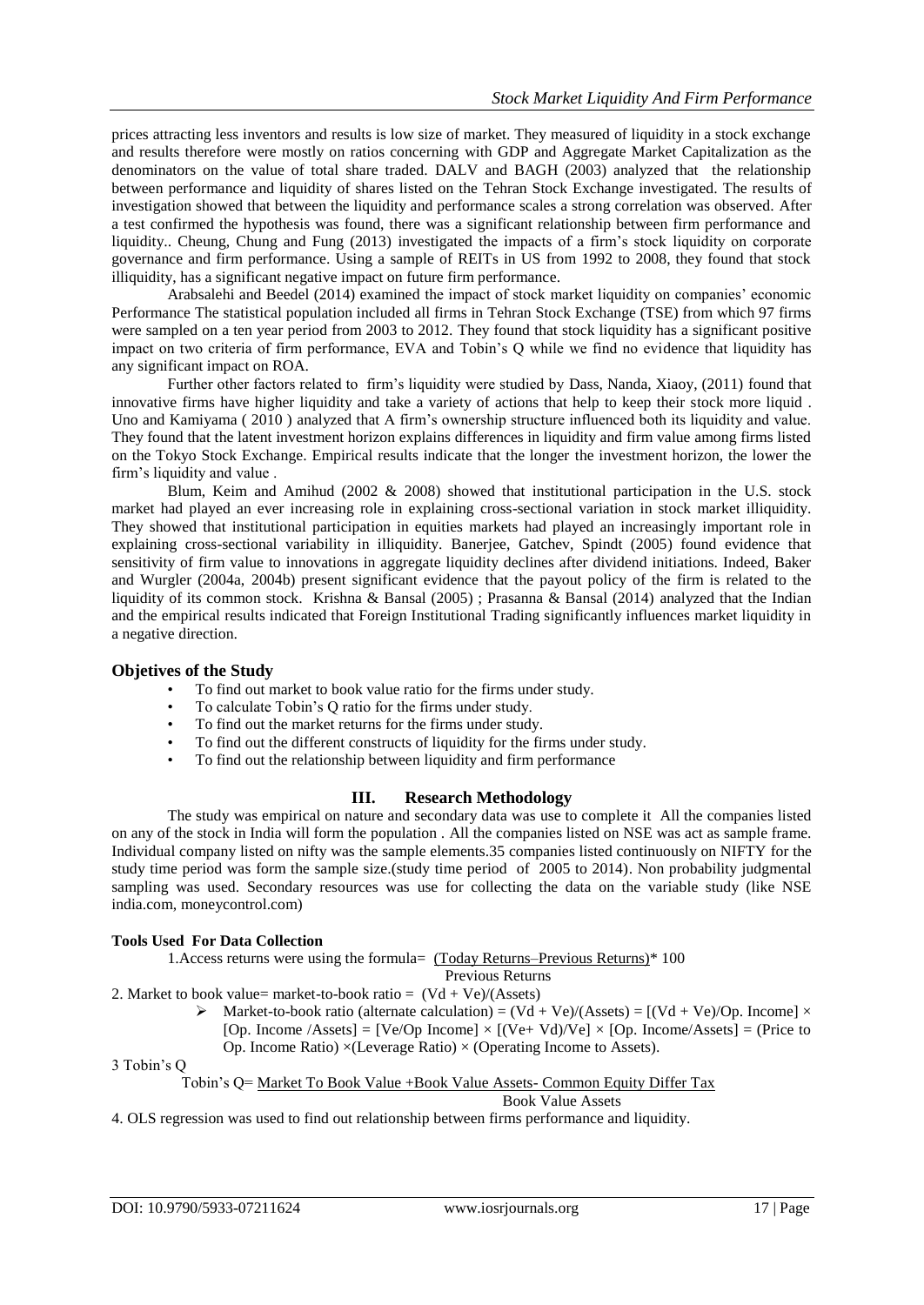# **IV. Result & Discussion**

## **Sample Selection and Variable Selection**

The data is collected from several databases. daily and monthly stock as well as index return data from nseindia website was collected firm financials data from individual company website and annual report there off were collected. Similarly financial data for ratios was collected through moneycontrol.com. When constructing variables, missing daily returns were deleted from the sample and missing financials were either deleted or averaged.

Liquidity Index, is used a measure for liquidity of the firm. In this paper, we follow Bekaert, Harvey, and Lundblad (2005) to construct our main proxy for liquidity as a transformation of the proportion of zero daily firm returns. Specifically, for each stock-year, we calculate the proportion of zero daily returns, *ZR*, of the stock over the firm's fiscal year. We then compute our liquidity proxy, *LZR*, by taking the natural logarithm of 1-*ZR*. Thus, *LZR* is constructed to be non-positive and positively related to stock market liquidity.

For measuring firm performance: in studying the association between firm performance and stock market liquidity, we rely on a proxy for Tobin's *Q* as our main measure of firm performance. Tobin's *Q* (the ratio of the firm's market value to the replacement cost of its assets) has been used as a measure of firm value in an enormous number of studies (see, e.g., Morck, Shleifer, and Vishny (1988), Yermack (1996), and Gompers et al. (2003)). Our proxy for *Q* is taken from Kaplan and Zingales (1997).

**Result & Discussion:** This paper investigates the effect of liquidity on firm performance and the mechanisms through which liquidity affects firm performance. We first examine whether liquidity improves performance, lowers performance, or has no effect on performance. To fulfill the objectives of study, following tests were applied and result & discussion is as given below:

## **1. Normality tests**

The normality tests all report a P value. In this case, the null hypothesis is that all the values were sampled from a population that follows a Gaussian distribution.

| <b>Variable</b>        | <b>Doornik-Hansen test</b>                  | <b>Shapiro-Wilk W</b>                         | <b>Lilliefors test</b>                | Jarque-Bera test                            |
|------------------------|---------------------------------------------|-----------------------------------------------|---------------------------------------|---------------------------------------------|
|                        |                                             | with<br>0.301713.<br>p-value<br>2.76757e-034  | $0.359901$ , with p-value<br>$\sim=0$ | 471677, with p-value $0$                    |
| Return                 | 13862.8, with $p$ -value 0                  |                                               |                                       |                                             |
| <b>MBV</b>             | p-value<br>881.915,<br>with<br>3.12287e-192 | 0.631048.<br>with<br>p-value<br>9.26253e-027  | 0.236955, with p-value<br>$\sim=0$    | 11058.8, with p-value $0$                   |
| tobin O                | 16776.7, with p-value $0$                   | 0.20622.<br>with<br>p-value<br>6.48487e-036   | 0.403757, with p-value<br>$\sim=0$    | 183489, with p-value $0$                    |
| <b>LZR</b>             | $44400.6$ , with p-value 0                  | 0.0556686,<br>with<br>p-value<br>5.74028e-038 | 0.523769, with p-value<br>$\sim=0$    | $777234$ , with p-value 0                   |
| <b>Index</b><br>Return | 920.052,<br>with<br>p-value<br>1.63385e-200 | 0.584268.<br>with<br>p-value<br>4.29862e-028  | $0.436205$ , with p-value<br>$\sim=0$ | 64.3095.<br>with<br>p-value<br>1.08485e-014 |
| Log Age                | 45.2838,<br>with<br>p-value<br>1.4681e-010  | 0.936035,<br>with<br>p-value<br>3.99679e-011  | $0.122341$ , with p-value<br>$\sim=0$ | 55.7627,<br>with<br>p-value<br>7.78527e-013 |

From the above table of results, it can be seen that data is almost normal. The data set can be further used for applying test for fulfilling objectives.

## **2. CURVE ESTIMATION**

To find out the impact of stock market on firm performance, linear regression was applied. |A preliminary condition for regression is finding out which type of regression has to be applied. It can be found out through curve estimation. The results of curve estimation results are discussed in the table below.

| Relationship                                | $(\mathbb{R}^2)$ | Independe<br>nt Variable | Independe<br>nt Variable | Indepen<br>dent<br><b>Variabl</b><br>e | Indepen<br>dent<br><b>Variable</b> | Independe<br>nt Variable |
|---------------------------------------------|------------------|--------------------------|--------------------------|----------------------------------------|------------------------------------|--------------------------|
| Dependent Variable<br>$: \text{Tobin's } O$ | <b>EOUATION</b>  | <b>RETURN</b>            | <b>MBV</b>               | <b>LZR</b>                             | <b>INDEX</b>                       | <b>LOGA</b>              |
|                                             | Linear           | .426                     | .000                     | .000                                   | .001                               | .005                     |
|                                             | <b>Quadratic</b> | .441                     | .001                     | .000                                   | .001                               | .008                     |
|                                             | Cubic            | .444                     | .001                     | .000                                   | .001                               | .008                     |
|                                             | <b>Best fit</b>  | <b>CUBIC</b>             | <b>O/CUBIC</b>           |                                        |                                    | <b>O/CUBIC</b>           |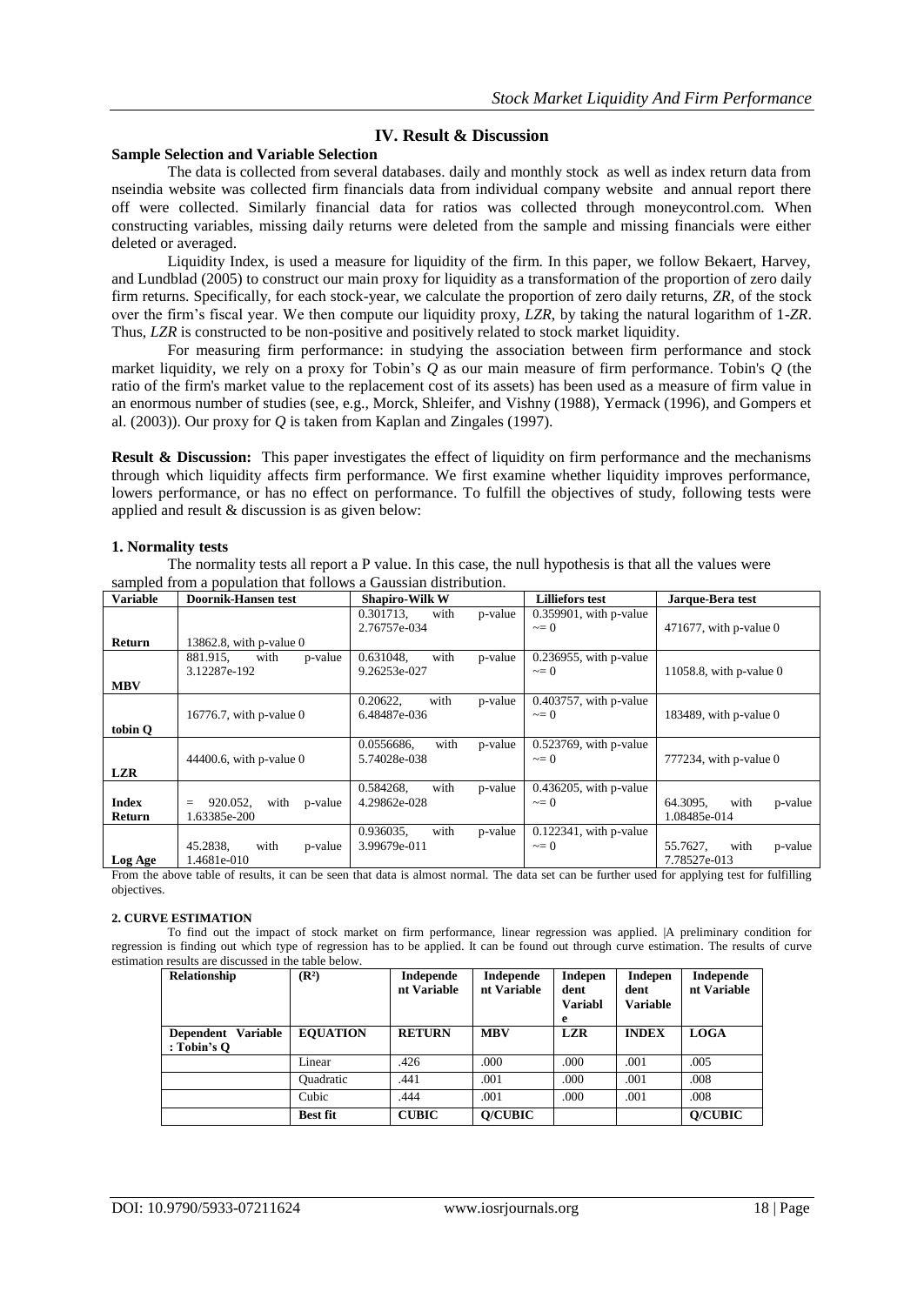The above table results indicates that either cubic or quadratic type is the best fit. This suggests that linear regression can't be applied. In this case Generalized Linear model is the best test to check the relationship between dependent and independent variables.

Still OLS regression was applied to check the causal relationship between the variables as quadratic and cubic models are comparatively difficult to interpret and to check the extent of relationship.

## **3. Summary Statistics**

The Model Fit table provides fit statistics calculated across all of the models. It provides a concise summary of how well the models, with estimated parameters, fit the data. For each statistic, the table provides the mean, standard error (SE), minimum, and maximum value across all models. It also contains percentile values that provide information on the distribution of the statistic across models. For each percentile that percentage of models has a value of the fit statistic below the stated value.

|                              | "R"           | <b>MBV</b> | O             | <b>LZR</b>    | <b>INDEX</b> | <b>LOGAGE</b> |
|------------------------------|---------------|------------|---------------|---------------|--------------|---------------|
| Mean                         | 1967.5        | 1278.1     | $1.08E + 0.5$ | $-5.88E - 05$ | 0.31429      | 3.7569        |
| <b>Median</b>                | 446.29        | 770.45     | 15516         |               |              | 3.8712        |
| <b>Minimum</b>               | $-9890.5$     | $^{(1)}$   | $^{(1)}$      | $-0.01212$    | $\Omega$     | 1.9459        |
| <b>Maximum</b>               | $1.06E + 0.5$ | 18318      | $5.46E + 06$  | $\Omega$      |              | 4.6728        |
|                              |               |            |               |               |              |               |
| <b>Standard</b><br>deviation | 6538.6        | 1784.7     | $4.42E + 0.5$ | 0.0007212     | 0.4649       | 0.56977       |
| C.V.                         | 3.3232        | 1.3964     | 4.1045        | 12.275        | 1.4792       | 0.15166       |
| <b>Skewness</b>              | 11.668        | 4.039      | 9.896         | $-14.623$     | 0.80009      | $-0.848$      |
| Ex. kurtosis                 | 178.32        | 26.326     | 110.41        | 230.68        | $-1.3598$    | 0.97331       |

**Interpretation <b>R** (Returns) –From the Summary statistics we can see that the Standard deviation is 6538.6. Skewness Positive value indicates a distribution with an asymmetric tail extending towards more positive values. Skewness statistic of 11.668 would be a not acceptable skewness value for a normally distributed set of test scores a positive value indicates the possibility of a positively skewed distribution. Kurtosis statistic of 178.32 would be a not acceptable kurtosis value for a mesokurtic (that is, normally high) distribution.

**Interpretation MBV (Market to Book Value) –**Find out the Summary statistics In Standard deviation is value is 1784.7. **Skewness,** positive value indicates a distribution with an asymmetric tail extending towards more positive values. Skewness statistic of 4.0390 would be an acceptable skewness value for a normally distributed set of test scores a positive value indicates the possibility of a positively skewed distribution. **kurtosis statistic** of 26.326 would be an not acceptable kurtosis value for a mesokurtic (that is, normally high) distribution.

**Interpretation for tobin's Q –**Find out the Summary statistics In Standard deviation is value is 4.4160e+005. Skewness Positive value indicates a distribution with an asymmetric tail extending towards more positive values. Skewness statistic of 9.8960 would be an not acceptable skewness value for a normally distributed set of test scores a positive value indicates the possibility of a positively skewed distribution.

Kurtosis statistic of 110.41 would be an not acceptable kurtosis value for a mesokurtic (that is, normally high) distribution.

**Interpretation of LZR –** Standard deviation value is 0.00072120. Skewness Positive value indicates a distribution with an asymmetric tail extending towards more positive values. Skewness statistic of -14.623 would be an acceptable skewness value for a normally distributed set of test scores a positive value indicates the possibility of a positively skewed distribution. Kurtosis statistic of 230.68 would be an not acceptable kurtosis value for a mesokurtic (that is, normally high) distribution.

**Interpretation Index –**Standard deviation value is 0.46490. Skewness Positive value indicates a distribution with an asymmetric tail extending towards more positive values. Skewness statistic of 0.80009 would be an acceptable skewness value for a normally distributed set of test scores a positive value indicates the possibility of a positively skewed distribution. kurtosis statistic of -1.3598 would be an acceptable kurtosis value for a mesokurtic (that is, normally high) distribution.

**Interpretation logage (Age of the firm) –**The Standard deviation value is 0.56977. Skewness Positive value indicates a distribution with an asymmetric tail extending towards more positive values. Skewness statistic of - 0.84800 would be an acceptable skewness value for a normally distributed set of test scores a positive value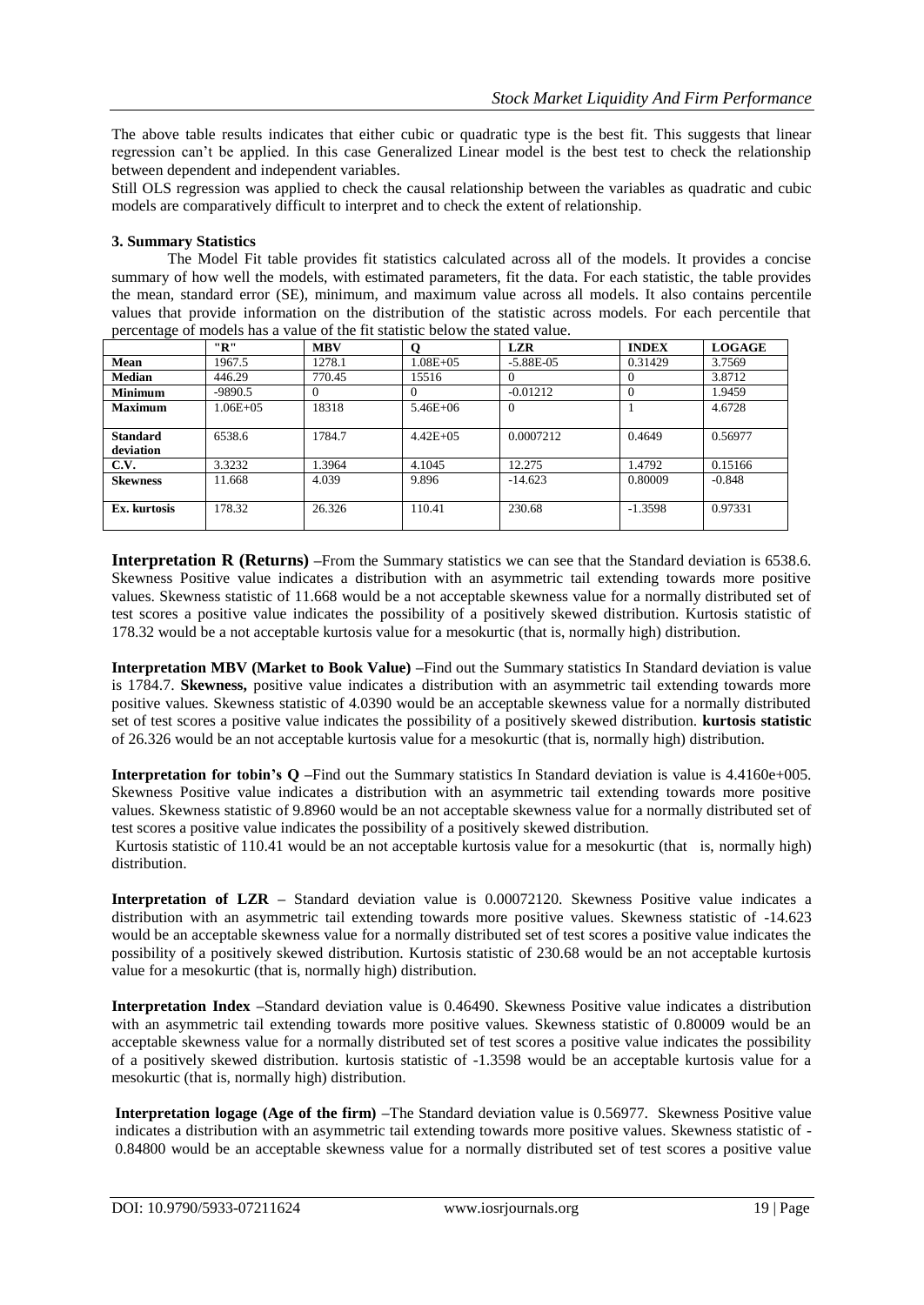indicates the possibility of a positively skewed distribution. Kurtosis statistic 0.97331 departs further from zero, a positive value indicates the possibility of a leptokurtic distribution.

#### **4. Ordinary Least Squares**

To assess whether stock liquidity improves, harms, or has no effect on firm performance we regress a proxy for Tobin's *Q* on our liquidity measure and other variables. In [statistics,](https://en.wikipedia.org/wiki/Statistics) **ordinary least squares** (**OLS**) or **linear least squares** is a method for estimating the unknown parameters in a [linear regression model,](https://en.wikipedia.org/wiki/Linear_regression_model) with the goal of minimizing the differences between the observed responses in some arbitrary dataset.

We first estimate equation using pooled OLS and all years for which shareholder rights data is available.

Taking Tobin's q as dependent variable and others as independent variable, PLS regression was applied, the results were:

|                       | Coefficient |            | Std. Error    |                           | t-ratio            | p-value  |           |  |
|-----------------------|-------------|------------|---------------|---------------------------|--------------------|----------|-----------|--|
| Const                 | 72863.2     |            | 134183        |                           | 0.5430             | 0.58747  |           |  |
| IR.                   | 28.9973     |            | 2.39859       |                           | 12.0893            |          | < 0.00001 |  |
| <b>MBV</b>            | 9.0621      |            | 11.7805       |                           | 0.7692             |          | 0.44228   |  |
| <b>LZR</b>            | 1.88138e+06 |            | $2.78004e+07$ |                           | 0.0677             |          | 0.94608   |  |
| Index                 | 33436.7     |            | 44857.1       |                           | 0.7454             | 0.45654  |           |  |
| Logage                | $-15564.3$  |            | 35365         |                           | $-0.4401$          | 0.66014  |           |  |
| Mean dependent var    |             | 107588.5   |               |                           | S.D. dependent var |          | 441597.0  |  |
| Sum squared resid     |             | $4.74e+13$ |               |                           | S.E. of regression |          | 371372.5  |  |
| R-squared             |             | 0.302891   |               | <b>Adjusted R-squared</b> |                    |          | 0.292759  |  |
| F(5, 344)<br>29.89338 |             |            |               | $P-value(F)$              |                    | 3.26e-25 |           |  |
| Log-likelihood        |             | -4982.339  |               |                           | Akaike criterion   |          | 9976.678  |  |
| Schwarz criterion     |             | 9999.825   |               |                           | Hannan-Ouinn       |          | 9985.891  |  |

| Model 1: Dependent variable: TOBIN'S Q, Independent Variables: |  |  |
|----------------------------------------------------------------|--|--|
|----------------------------------------------------------------|--|--|

Tobin's Q has significant positive relationship with index returns. Tobin's Q has significant negative relationship with age of the firm.

These results support hypothesis since higher stock market liquidity is correlated with higher firm performance as measured by *Q*. The results appear economically significant as well.

**Interpretation-**The intercept does not seem to be statistically significant (i.e. the population parameter is not different from zero at 10% level of significance), while the slope parameter (the coefficient of the area) is significant at even 1%. The  $\mathbb{R}^2$  is also high (0.302891) signifying a positive relationship between the stock market and their firm performance indicators.

#### **5. Generalized Linear Models**

**Generalized Linear Models-** The Generalized Linear Model (GLM) is a model which can be specified to include a wide range of different models.

The **generalized linear model** (**GLM**) was applied as it is a flexible generalization of ordinary [linear regression](https://en.wikipedia.org/wiki/Linear_regression) that allows for response variables that have error distribution models other than a [normal distribution.](https://en.wikipedia.org/wiki/Normal_distribution)

The summary statistics of the dependent variable (Tobin's Q) and covariates can be seen in the table below. **Continuous Variable Information**

| Социнцовь у агтаріститогичасцогі |              |     |            |            |             |                       |  |  |  |
|----------------------------------|--------------|-----|------------|------------|-------------|-----------------------|--|--|--|
|                                  |              |     | Minimum    | Maximum    | Mean        | <b>Std. Deviation</b> |  |  |  |
| Dependent Variable               |              | 345 | .00        | 5463515.35 | 108942.6617 | 4.44650E5             |  |  |  |
| Covariate                        |              | 345 | $-9890.54$ | 105509.24  | 1990.2345   | 6583.10755            |  |  |  |
|                                  | <b>MBV</b>   | 345 | .00.       | 18317.84   | 1277.8975   | 1796.46266            |  |  |  |
|                                  | <b>INDEX</b> | 345 | .00        | 1.00       | .3043       | .46080                |  |  |  |
|                                  | LOGA         | 345 | 1.95       | 4.67       | 3.7583      | .57379                |  |  |  |

**Interpretation of Goodness of Fit Results**- The Model Fit table provides fit statistics calculated across all of the models. It provides a concise summary of how well the models, with estimated parameters, fit the data. For each statistic, the table provides the mean, standard error (SE), minimum, and maximum value across all models. It also contains percentile values that provide information on the distribution of the statistic across models. For each percentile that percentage of models has a value of the fit statistic below the stated value. For instance, 95% of the models have a value of Max that is less than 18317.84.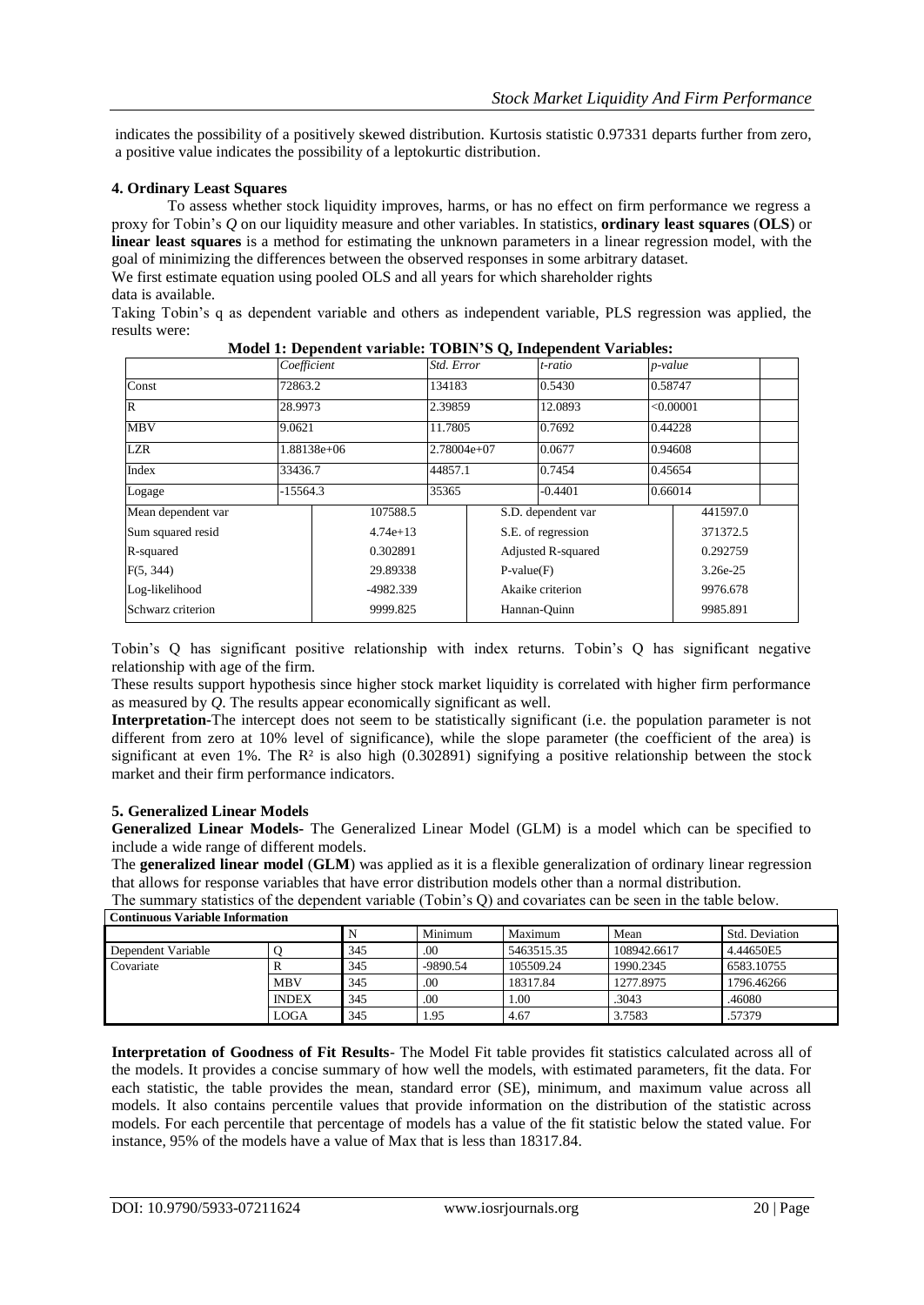| Goodness of Fit <sup>b</sup>         |             |     |          |  |  |  |
|--------------------------------------|-------------|-----|----------|--|--|--|
|                                      | Value       | df  | Value/df |  |  |  |
| Deviance                             | 3.197E13    | 326 | 9.806E10 |  |  |  |
| <b>Scaled Deviance</b>               | 345.000     | 326 |          |  |  |  |
| Pearson Chi-Square                   | 3.197E13    | 326 | 9.806E10 |  |  |  |
| Scaled Pearson Chi-Square            | 345.000     | 326 |          |  |  |  |
| Log Likelihood <sup>a</sup>          | $-4845.543$ |     |          |  |  |  |
| Akaike's Information Criterion (AIC) | 9731.086    |     |          |  |  |  |
| Finite Sample Corrected AIC (AICC)   | 9733.678    |     |          |  |  |  |
| Bayesian Information Criterion (BIC) | 9807.957    |     |          |  |  |  |
| Consistent AIC (CAIC)                | 9827.957    |     |          |  |  |  |
| Dependent Variable: TOBIN'SO         |             |     |          |  |  |  |

#### **Interpretation-**

According to the SPSS output the Deviance for the log linear model for the number of companies due to performance of equals Deviance =  $3.197E13$ , df= $326(=n-2=n-(number of parameters in the model))$ . It is hard to judge this value, without knowing the distribution of the deviance. A better measure is Deviance/df=9.806E10, measures "close" to one indicate good model fit. Here the score is not close to one and can be interpreted as *lack in model fit.*

H0: the saturated model does not fits significantly better than the proposed model.

The P-value for a test of Ho, this model fits as well as the saturated model, equals  $P(\gamma 2 > \gamma 2 \ 0) < 0.005$  (with  $\chi$  2 0 =3.197E13, df = 326). We would therefore reject Ho, and find that the saturated model fits significantly better than the proposed model.

| Test <sup>®</sup><br><b>Omnibus</b>                                 |    |      |  |  |  |  |
|---------------------------------------------------------------------|----|------|--|--|--|--|
| $\sim$<br><sup>I</sup> ikelihood L<br>Ratio C<br>$Chi$ :<br>-Square | Df | Sig. |  |  |  |  |
| 260.460                                                             | 18 | .000 |  |  |  |  |

**Interpretation-** *Likelihood Ratio Chi-square* (LRX) was developed more recently than the Pearson chi-square and is the second most frequently used Chi-square. It is directly related to log-linear analysis and logistic regression. The LRX has the important property that an LRX with more than one degree of freedom can be partialised into a number of smaller tables each with its own (smaller) LRX and (lower numbers of) degrees of freedom. The sum of the partial LRXs

and associated partial degrees of freedom, as found in the smaller tables, equals the original LRX and original number of degrees of freedom.

If the resulting chi-square value is significant, stick with the unconstrained model; if insignificant then the constraints can be justified. The likelihood ratio test statistic is  $x^2 = 260.460$  with a p-value=.000 Hence, we have relatively strong evidence in favor of rejecting Ho. Researcher has to stick to unconstrained model.

| Source                 | Type III        |    |       |
|------------------------|-----------------|----|-------|
|                        | Wald Chi-Square | Df | Sig.  |
| (Intercept)            | 3.164           |    | .075  |
| <b>LZR</b>             | .002            |    | 1.000 |
| $\overline{R}$         | 3.640           |    | .056  |
| <b>MBV</b>             | .631            |    | .427  |
| <b>INDEX</b>           | .000            |    | .991  |
| <b>LOGA</b>            | 4.914           |    | .027  |
| $R * MBV$              | .095            |    | .758  |
| $R * INDEX$            | 1.170           |    | .279  |
| $R * LOGA$             | 5.258           |    | .022  |
| MBV * INDEX            | .097            |    | .756  |
| MBV * LOGA             | .575            |    | .448  |
| <b>INDEX * LOGA</b>    | .000            |    | .990  |
| $R * MBV * INDEX$      | .077            |    | .781  |
| $R * MBV * LOGA$       | .292            |    | .589  |
| $R * INDEX * LOGA$     | 1.133           |    | .287  |
| MBV * INDEX * LOGA     | .085            |    | .770  |
| R * MBV * INDEX * LOGA | .082            |    | .774  |

**Interpretation-** The likelihood ratio test statistic is  $x^2 = 3.164$  with a p-value=.075 Hence, we have relatively strong evidence in favor of hypothesis are not rejecting.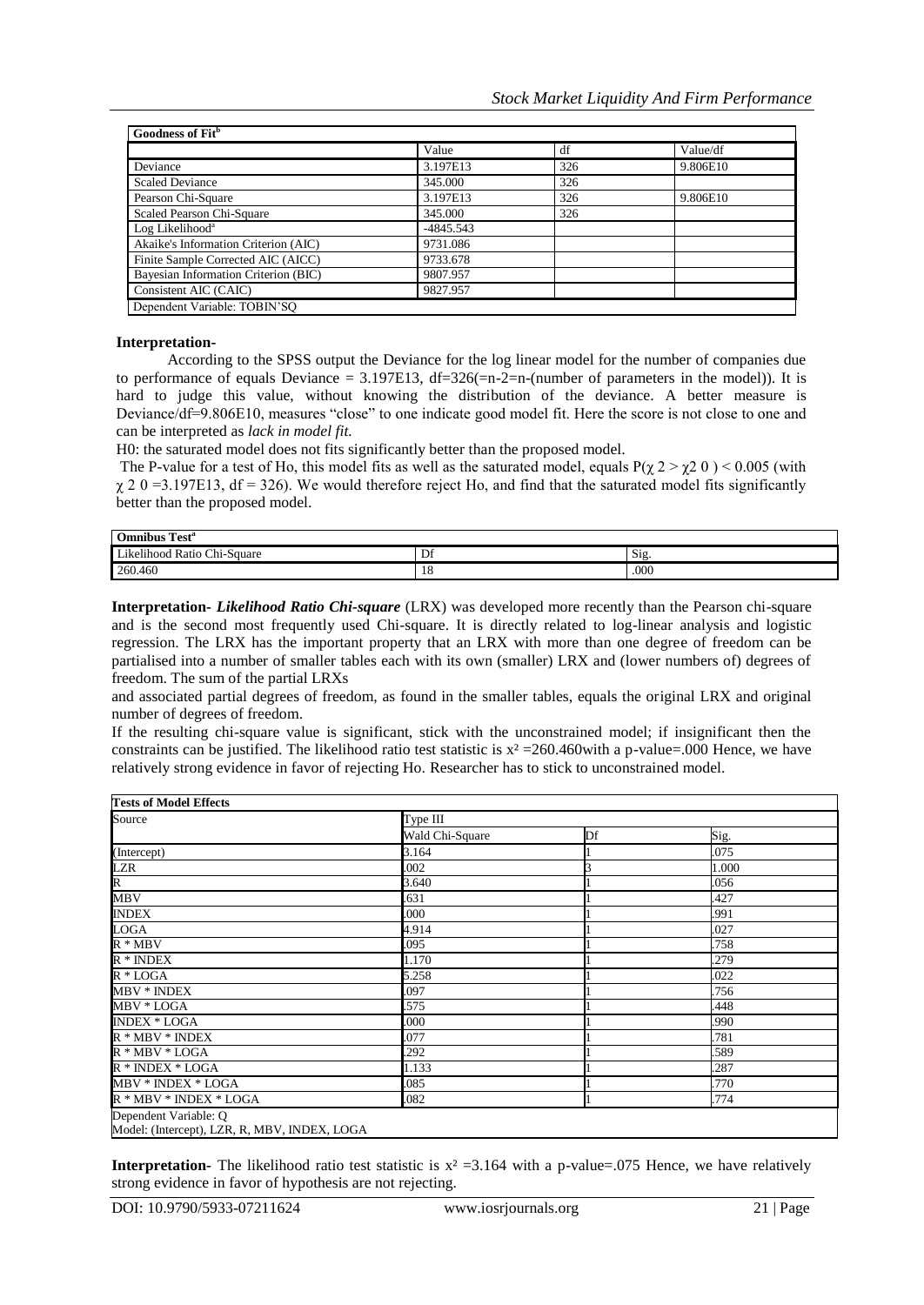**LZR** test statistic is  $x^2 = .002$  with a p-value=1 Hence, we have relatively strong evidence in favor of hypothesis are not rejecting.

**Return** test statistic is  $x^2 = 3.640$  with a p-value= .056 Hence, we have relatively strong evidence in favor of hypothesis are not rejecting.

**Market to book value** test statistic is  $x^2 = .631$  with a p-value=.427 Hence, we have relatively strong evidence in favor of hypothesis are rejecting.

**Index** test statistic is  $x^2 = .000$  with a p-value=.991 Hence, we have relatively strong evidence in favor of hypothesis are not rejecting.

**Log age** test statistic is  $x^2 = 4.914$  with a p-value=.027 Hence, we have relatively strong evidence in favor of hypothesis for rejecting.

**Returns and market book value** interaction relationship with test statistic is  $x^2 = .095$  with a p-value=.758 Hence, we have relatively strong evidence in favor hypothesis are not rejecting.

**Returns and index** interaction relationship with test statistic is  $x^2 = 1.170$  with a p-value= .279 Hence, we have relatively not strong evidence in favor hypothesis (Ho) are rejecting.

**Returns and log age** interaction relationship with test statistic is  $x^2 = 5.258$  with a p-value= .022 Hence, we have relatively strong evidence in favor hypothesis (Ho) rejecting.

**Market t book value and index** interaction relationship with test statistic is  $x^2 = 5.258$  with a p-value= .022 Hence, we have relatively not strong evidence in favor hypothesis (Ho) are rejecting.

**Market t book value and log age** interaction relationship with test statistic is  $x^2 = 0.575$  with a p-value = .448 Hence, we have relatively not strong evidence in favor hypothesis (Ho) are rejecting.

**Index and log age** interaction relationship with test statistic is  $x^2 = 0.00$  with a p-value= .990 Hence, we have relatively strong evidence in favor hypothesis (Ho) are not rejecting.

**Returns, market book value and index** interaction relationship with test statistic is  $x^2 = .077$  with a p-value= .0781 Hence, we have relatively strong evidence in favor hypothesis (Ho) are not rejecting.

**Returns, market book value and log age** interaction relationship with test statistic is  $x^2 = .292$  with a p-value= .589 Hence, we have relatively strong evidence in favor hypothesis (Ho) are not rejecting.

**Returns, index and log age** interaction relationship with test statistic is  $x^2 = 1.133$  with a p-value= .281 Hence, we have relatively not strong evidence in favor hypothesis (Ho) are rejecting.

**Market to book value, index and log age** interaction relationship with test statistic is  $x^2 = .085$  with a p-value= .770 Hence, we have relatively strong evidence in favor hypothesis (Ho) are not rejecting.

**Return, Market to book value, index and log age** interaction relationship with test statistic is  $x^2 = 0.082$  with a p-value= .774 Hence, we have relatively strong evidence in favor hypothesis (Ho) are not rejecting.

| і аганісісі з Езиніацэ |                       |               |              |              |                     |                        |              |                        |
|------------------------|-----------------------|---------------|--------------|--------------|---------------------|------------------------|--------------|------------------------|
| Parameter              |                       |               | 95%<br>Wald  | Confidence   | Parameter           |                        |              |                        |
|                        |                       |               | Interval     |              |                     | <b>Hypothesis Test</b> |              |                        |
|                        |                       |               |              |              |                     | Wald<br>Chi-           | D            |                        |
|                        | $\mathbf{B}$          | Std. Error    | Lower        | Upper        |                     | Square                 | f            | Sig.                   |
| (Intercept)            | 367344.01             | 155799.1<br>4 | 61983.312    | 672704.71    | (Intercept)         | 5.559                  | 1            | 0.01<br>8              |
| $[LZR=.01]$            | $-7170.177$           | 305466.7<br>6 | $-605874.03$ | 591533.68    | $[LZR=.01]$         | 0.001                  | 1            | 0.98<br>1              |
| $[LZR=.00]$            | $\Omega$ <sup>a</sup> |               |              |              | $[LZR=.00]$         |                        |              |                        |
| $\mathbb{R}$           | $-58.058$             | 30.4301       | $-117.7$     | 1.584        | $\mathbb{R}$        | 3.64                   | 1            | 0.05<br>6              |
| <b>MBV</b>             | $-104.077$            | 131.0485      | $-360.928$   | 152.773      | <b>MBV</b>          | 0.631                  | $\mathbf{1}$ | 0.42<br>7              |
| <b>INDEX</b>           | $-7478.122$           | 670863.9<br>9 | $-1322347.4$ | 1307391.1    | <b>INDEX</b>        | $\Omega$               | 1            | 0.99<br>1              |
| <b>LOGA</b>            | ÷.<br>91412.563       | 41238.46<br>3 | $-172238.47$ | $-10586.661$ | <b>LOGA</b>         | 4.914                  | 1            | 0.02<br>7              |
| $R * MBV$              | $-0.029$              | 0.0954        | $-0.217$     | 0.158        | $R * MBV$           | 0.095                  | $\mathbf{1}$ | 0.75<br>8              |
| $R * INDEX$            | $-541.488$            | 500.5156      | $-1522.481$  | 439.504      | $R * INDEX$         | 1.17                   | 1            | 0.27<br>9              |
| $R * LOGA$             | 23.039                | 10.0475       | 3.346        | 42.732       | $R * LOGA$          | 5.258                  | 1            | 0.02<br>$\overline{c}$ |
| <b>MBV * INDEX</b>     | 81.066                | 260.7338      | $-429.963$   | 592.094      | <b>MBV * INDEX</b>  | 0.097                  | 1            | 0.75<br>6              |
| MBV * LOGA             | 24.987                | 32.9587       | $-39.611$    | 89.584       | MBV * LOGA          | 0.575                  | 1            | 0.44<br>8              |
| <b>INDEX * LOGA</b>    | 2113.506              | 174674.1<br>8 | $-340241.59$ | 344468.6     | <b>INDEX * LOGA</b> | $\Omega$               | 1            | 0.99                   |
| $R * MBV * INDEX$      | 0.103                 | 0.3702        | $-0.623$     | 0.828        | $R * MBV * INDEX$   | 0.077                  | 1            | 0.78<br>1              |

**Parameters Estimates**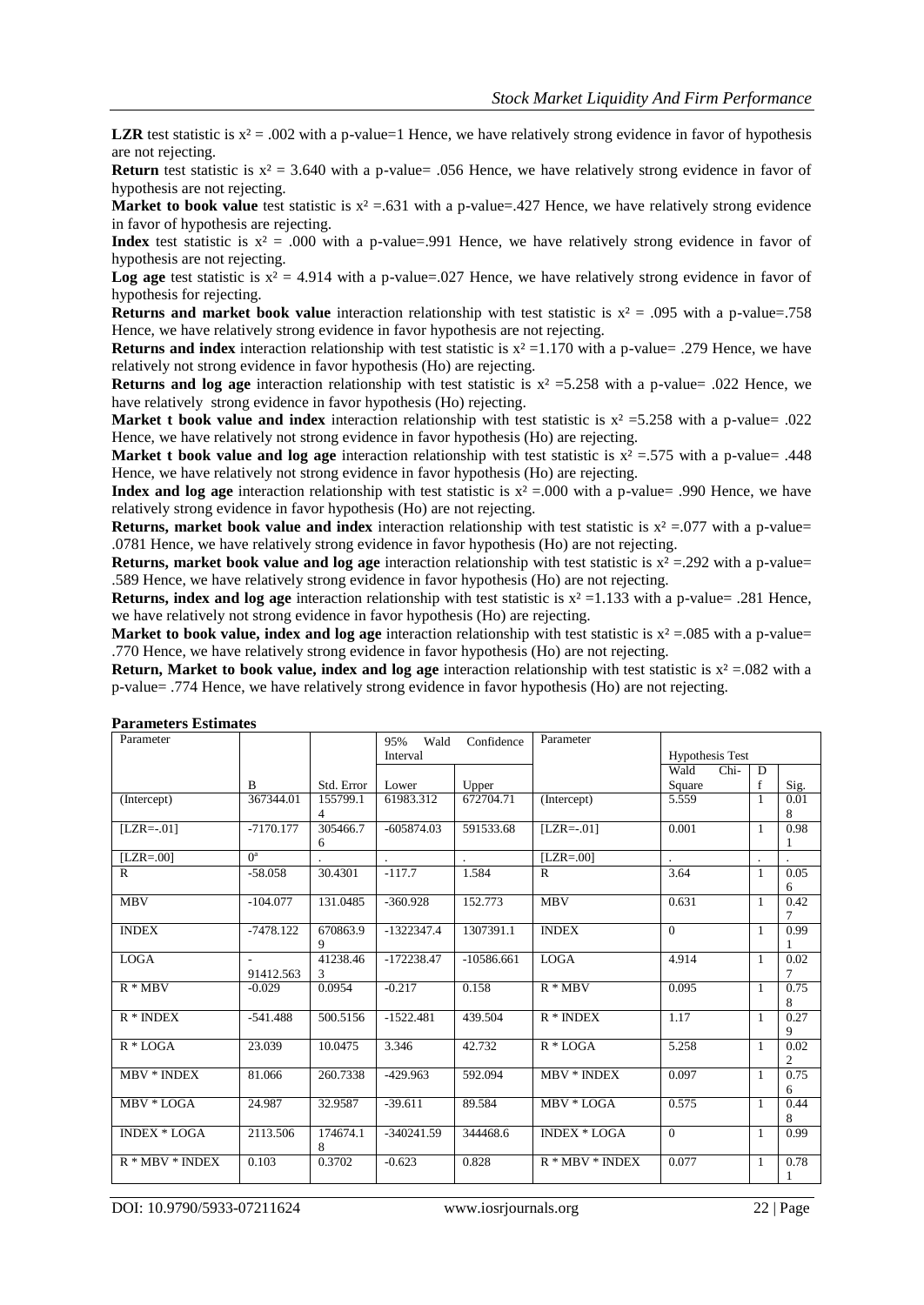*Stock Market Liquidity And Firm Performance*

| $R * MBV * LOGA$                                 | 0.017      | 0.0306       | $-0.043$   | 0.076        | $R * MBV * LOGA$                     | 0.292 | 0.58      |
|--------------------------------------------------|------------|--------------|------------|--------------|--------------------------------------|-------|-----------|
| $R * INDEX * LOGA$                               | 133.081    | 125.0199     | $-111.953$ | 378.116      | $R * INDEX * LOGA$                   | 1.133 | 9<br>0.28 |
|                                                  |            |              |            |              |                                      |       |           |
| *<br><b>MBV</b><br>*<br><b>INDEX</b>             | $-19.634$  | 67.3019      | $-151.543$ | 112.275      | <b>INDEX</b><br><b>MBV</b><br>∗<br>* | 0.085 | 0.77      |
| <b>LOGA</b>                                      |            |              |            |              | <b>LOGA</b>                          |       |           |
| $R * MBV * INDEX *$                              | $-0.027$   | 0.0936       | $-0.21$    | 0.157        | $R * MBV * INDEX *$                  | 0.082 | 0.77      |
| <b>LOGA</b>                                      |            |              |            |              | <b>LOGA</b>                          |       | 4         |
| (Scale)                                          | $9.27E+10$ | $7.06E + 09$ | $7.98E+10$ | $1.08E + 11$ | (Scale)                              |       |           |
| Dependent Variable: O                            |            |              |            |              |                                      |       |           |
| Model: (Intercept), LZR, R, MBV, INDEX, LOGA, R. |            |              |            |              |                                      |       |           |
|                                                  |            |              |            |              |                                      |       |           |

**Interpretation** -The parameter estimates table summarizes the effect of each predictor. While interpretation the signs of the coefficients for covariates and relative values of the coefficients for factor levels can gives insights into the effects of the predictors in the model. For covariates, positive (negative) coefficients indicate positive (inverse) relationships between predictors and outcome. An increasing value of a covariate with a positive coefficient corresponds to an increasing rate of damage incidents. For factors, a factor level with a greater coefficient indicates greater impact on Tobin's Q. The sign of a coefficient for a factor level is dependent upon that factor level's effect relative to the reference category. One can make the following interpretations based on the parameter estimates:

The highest coefficient is for variable LOGA(-91412.563) and the sign is negative. The lowest coefficient is for \* MBV \* LOGA (-39.611) hence, hypothesis are significant.

Dependent variable (tobin's  $Q$ ) =

(367344.012)\*loga+(-7170.177)\*LZR+(-58.058)\*R+(-104.077)\*MBV+(-7478.122)\*INDEX+(

91412.563)LOGA(0.029)\*R\*MBV+(541.488)\*R\*INDEX+(23.039)\*R\*LOGA+(81.066)\*MBV\*INDEX+(24.9 87)\*MBV\*LOG(2113.506)\*INDEX\*LOG+(0.103)\*R\*MBV\*INDEX+(0.017)\*R\*MBV\*LOG+(133.081)\*R\*I NDEX\*LOGA+(-19.634)\* MBV \* INDEX \* LOGA +(-0.027)\* R \* MBV \* INDEX \* LOGA

Since  $\beta > 0$ , this means the higher the total score the higher the probability a independent variable effecting dependent variable. The intercept means, that the probability for a stock to have attended an academic program having a total score of 0 equals  $\pi(0) = F(367344.01) \approx 0.018$  hence, result are significance. The intercept means, that the probability for a stock to effect Tobin's Q equals  $\pi(0) = F(-91412.563) \approx 0.027$  hence, result are not significance. The variables for which B value is statistically significant, contributes more towards Tobin's Q.In this study following variables contribute significantly return, market to book value, zrlog, index, log age.

# **V. Discussion**

The relation between liquidity and performance has received considerable attention in financial economics from a variety of perspectives**. Liquidity leads to** the entry of informed investors who make prices more informative to stakeholders. Many conceptual models predict a positive relation between stock liquidity and firm performance. The theories provide agency-based, stock price feedback and valuation reasons for why liquidity positively impacts performance. A small number of studies also predict a negative relation between stock liquidity and firm performance.

# **VI. Conclusion**

This study examines the relationship between stock market liquidity and firm performance. The sample of the study was the continuously NSE listed top ten indices from the time period of 2005-2014. To check the relationship of stock market liquidity and firm performance the ordinary least sequence and general linear model were applied on Gretl and SPSS respectively. Also test of normality and summary statistics were applied on Gretl. The dependent variable of the study was Tobin's Q and independent variable were returns, market to book value, index, zrlog and log age. Normality tests provide the null hypothesis of normality of statistical model. Test result in normality log age and index are effective on model of hypothesis strongly accepted. After making the data stationary, the data was checked for linearity of relationship between dependent and independent variables (the relationship between stock market liquidity and firm performance). OLS regression was applied as quadratic and cubic models are comparatively difficult to interpret and to check the extent of relationship between stock market liquidity and firm performance linear OLS regression was applied in Gretl which showed some kind of causality between variables. Based on the type of data (non linear and non normal), Generalized Linear model is the best test to check the relationship between dependent and independent variables.

This results of the study documents that liquidity responds to changes in market values of return and age of the company. The result of this study showed positive effect of independent variables of return and log age on dependent variable Tobin's Q. Stock market liquidity is correlated with higher firm performance as measured by Tobin's Q. The results are consistent with the theory which depicts that changes in the supply of